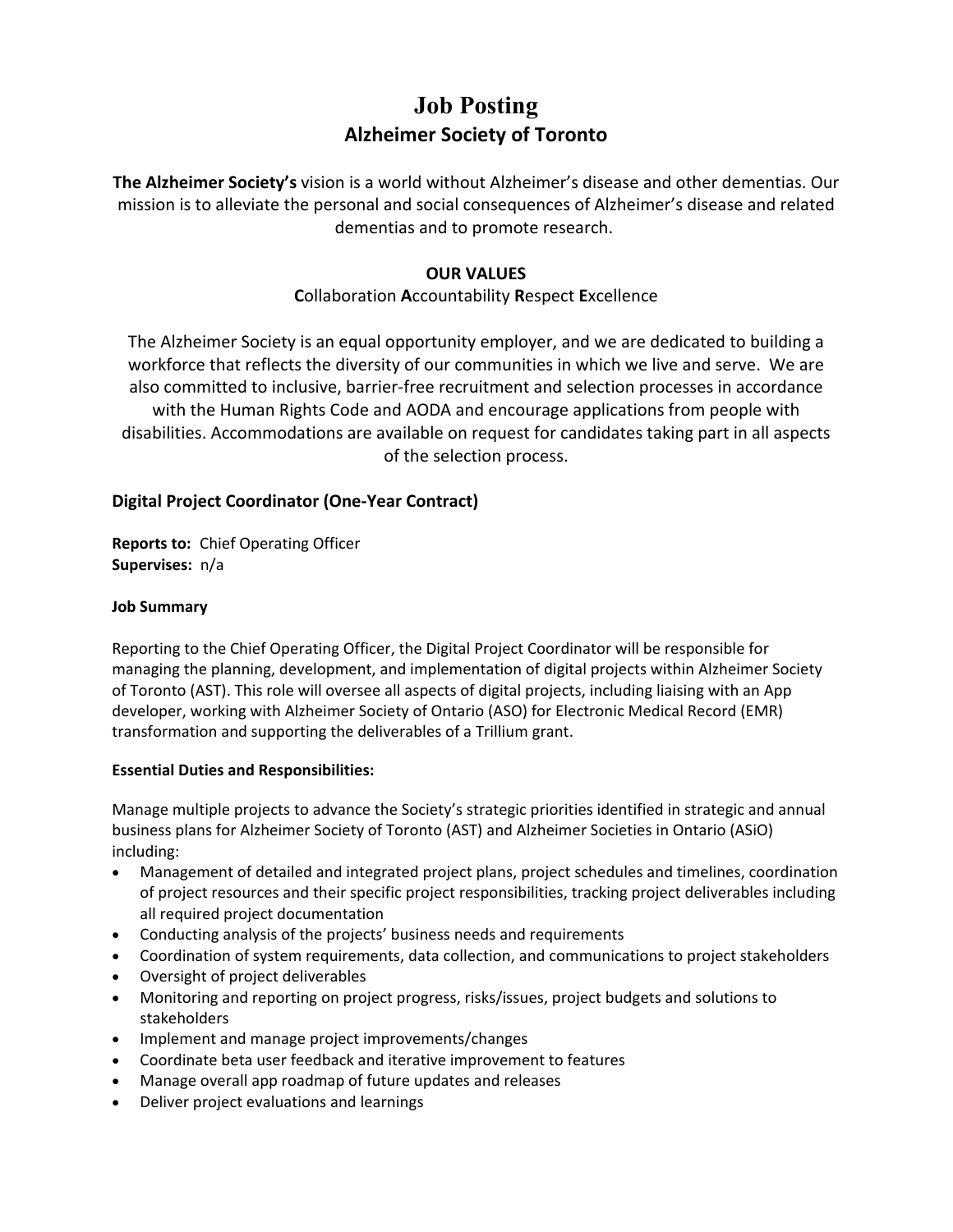# **Job Posting**

Database Transition Management

- Work with the Alzheimer Society of Ontario to support data transition deliverables
- Work with Program staff to update processes to implement new database
- Develop database guide to coordinate internal processes
- Facilitate database training for program users
- Manage the development and approval of recommended database functions, structure, coding, reporting and processes with external vendor and leadership

#### Project Management

- Manage relationship with App developer in completing each deliverable by deadline
- Develop, coordinate, and facilitate internal and external testing groups
- Prepare and deliver project status updates
- Liaise with vendor as required

#### **Job Qualifications**

#### **Education:**

- Post-secondary degree or equivalent from an accredited college or university
- An equivalent combination of education and experience will also be considered

#### **Experience:**

- 5 7 years of experience in managing large-scale, multi-stakeholder projects
- Previous experience coordinating technology and business application implementations; asset if in a healthcare environment
- Minimum 5 years of experience with healthcare client database system
- Experience in [AlayaCare an asset](https://www.alayacare.com/)

#### **Other Knowledge, Skills, Abilities or Certifications:**

- Excellent organizational and time management skills
- Superior communication skills
- Excellent writing skills for various communication channels
- Ability to take initiative and use independent judgment to solve and/or respond to requests for information
- Ability to work as a team member
- Strong client orientation with client-friendly problem resolution skills
- Ability to maintain confidentiality and meet deadlines
- Excellent attention to detail
- Supervisory training or equivalent experience in managing staff considered an asset
- Exceptional computer skills with good working knowledge of MS Office, and surveying applications
- Understanding of dementia and/or caregiver role considered an asset

#### **Commitment to Equitable Recruitment**

The Alzheimer Society recognizes the value and dignity of each individual and ensures everyone has genuine, open, and unhindered access to employment opportunities, free from any barriers, systemic or otherwise. We are dedicated to building a diverse and inclusive work environment, where the rights of all individuals and groups are protected and all members feel safe, respected, empowered, and valued for their contributions.